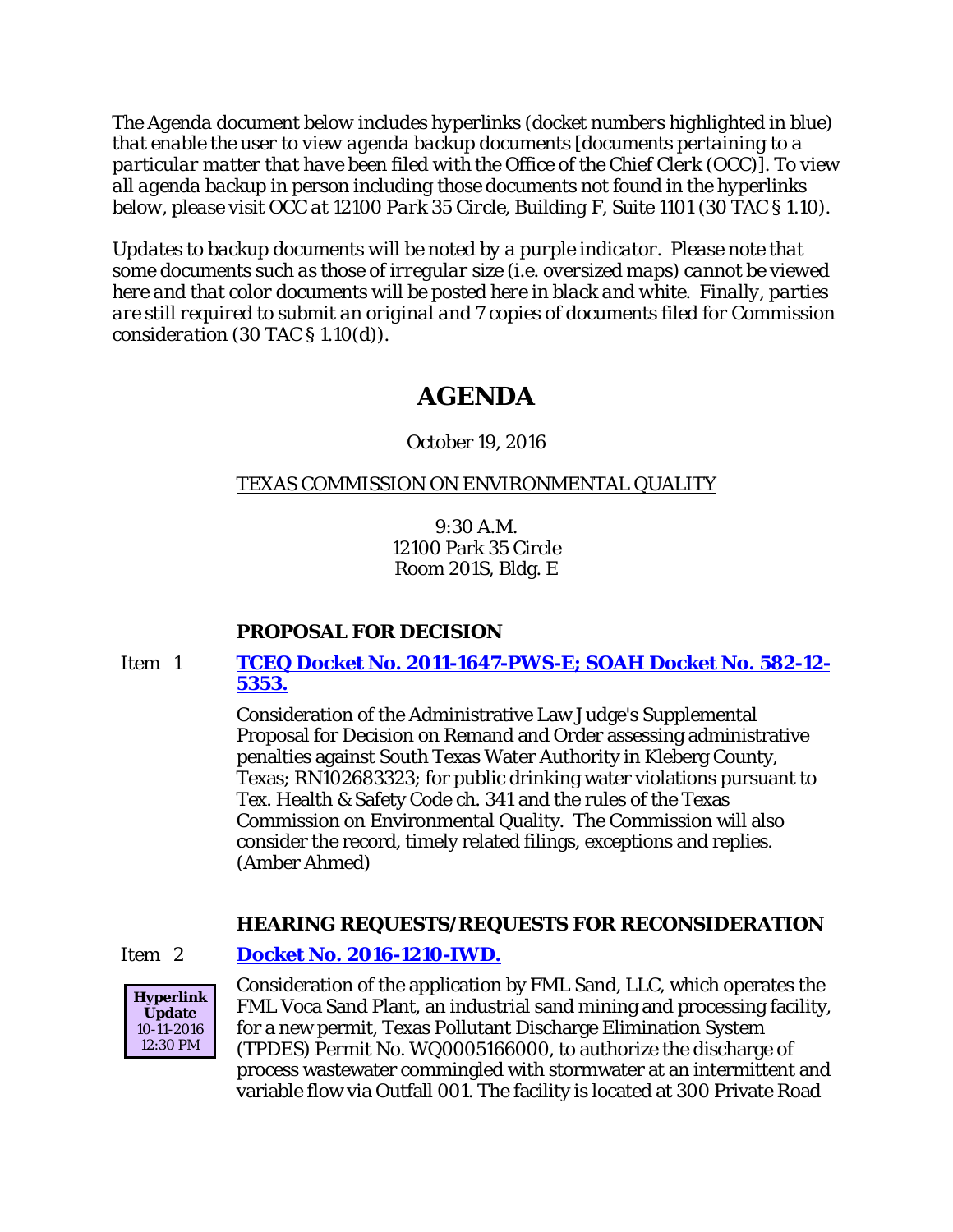685, south of the intersection of State Highway 71 and County Road 216 and west of County Road 216, in McCulloch County, Texas 76887. The Commission will also consider requests for hearing or reconsideration, related responses and replies, public comment, and the Executive Director's response to comments. (Dex Dean, Hollis Henley)

#### **MISCELLANEOUS MATTERS**

### Item 3 **[Docket No. 2015-1714-MIS.](http://www.tceq.texas.gov/assets/public/comm_exec/agendas/comm/backup/Agendas/2016/10-19-2016/1714MIS.pdf)**

Consideration of the adoption of the renewal with amendment of Texas Pollutant Discharge Elimination System General Permit No. TXG110000 authorizing discharges of facility wastewater and stormwater associated with industrial activities into or adjacent to water in the state from ready-mixed concrete plants, concrete products plants, and their associated facilities. Public notice of the proposed draft permit was published in the January 22, 2016, issue of the *Texas Register* (41 TexReg 696). (Laurie Fleet, Michael Parr) (Non-Rule Project No. 2015-036-OTH-NR)

#### Item 4 **[Docket No. 2015-1216-MIS.](http://www.tceq.texas.gov/assets/public/comm_exec/agendas/comm/backup/Agendas/2016/10-19-2016/1216MIS.pdf)**

Consideration of the adoption of the renewal with amendment of Texas Pollutant Discharge Elimination System General Permit No. TXG870000, which authorizes the application of pesticides into or over, including near, waters of the United States for the control of mosquito and other insect pests, vegetation and algae pests, animal pests, areawide pests, and forest canopy pests. Public notice of the proposed draft permit was published in the July 1, 2016, issue of the *Texas Register* (41 TexReg 4880). (Laurie Fleet, Kathy Humphreys) (Non-Rule Project No. 2015-037-OTH-NR)

#### Item 5 **[Docket No. 2016-0639-RES.](http://www.tceq.texas.gov/assets/public/comm_exec/agendas/comm/backup/Agendas/2016/10-19-2016/0639RES.pdf)**



Consideration of a Resolution to extend the existence of the Irrigator Advisory Council until February 1, 2023, and to appoint three members to the Irrigator Advisory Council at the Texas Commission on Environmental Quality (Commission) to six-year terms and one replacement member to a four-year term. The Irrigator Advisory Council advises the Commission on matters related to landscape irrigation in Texas. These new members would replace one member whose term was set to expire on February 1, 2021 and three members whose terms are set to expire February 1, 2017. Notice was published in the May 20, 2016, issue of the *Texas Register* (41 TexReg 3781). (Melissa Keller, Alicia Ramirez) (Project No. 2016-037-RES-NR)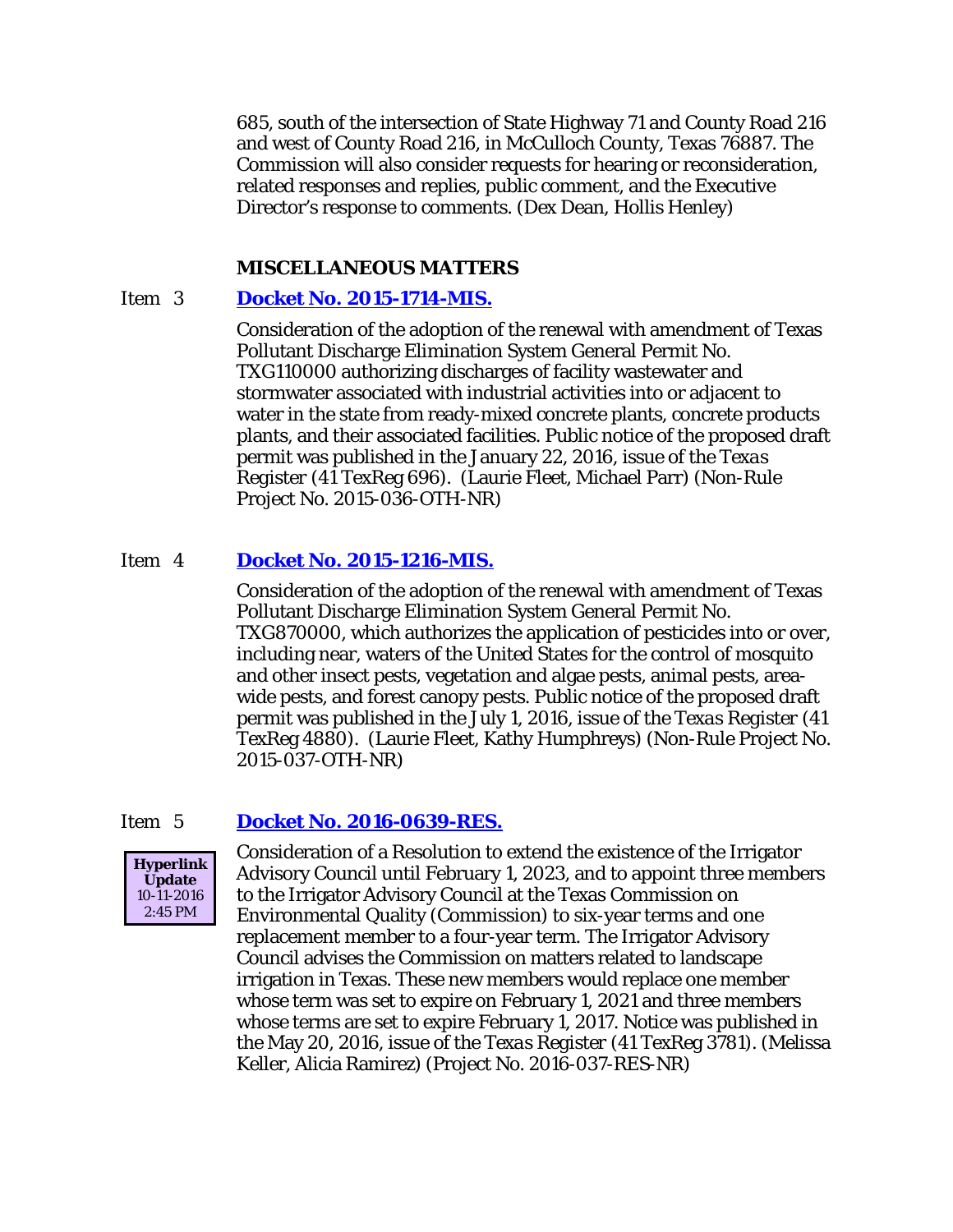#### Item 6 **[Docket No. 2016-1593-RES.](http://www.tceq.texas.gov/assets/public/comm_exec/agendas/comm/backup/Agendas/2016/10-19-2016/1593RES.pdf)**



Consideration of a resolution regarding the delegation of authority to the Executive Director to issue certain administrative enforcement orders and field citations and reauthorizing the Executive Director's sub-delegation of authority relating to administrative enforcement orders and field citations. The proposed resolution will incorporate the requirements of Senate Bill 1267, 84th Texas Legislature, 2015, and change the effective date of agreed administrative orders and field citations issued by the Executive Director or his designee. (Kathleen Decker, Ryan Rutledge)

#### **AIR QUALITY ENFORCEMENT AGREED ORDERS**

#### Item 7 **[Docket No. 2016-0155-AIR-E.](http://www.tceq.texas.gov/assets/public/comm_exec/agendas/comm/backup/Agendas/2016/10-19-2016/0155AIR.pdf)**

Consideration of an Agreed Order assessing administrative penalties and requiring certain actions of Ascend Performance Materials Texas Inc. in Brazoria County; RN100238682; for air quality violations pursuant to Tex. Health & Safety Code ch. 382, Tex. Water Code ch. 7, and the rules of the Texas Commission on Environmental Quality, including specifically 30 Tex. Admin. Code ch. 60. (Raime Hayes-Falero, Michael Parrish)

#### Item 8 **[Docket No. 2016-0279-AIR-E.](http://www.tceq.texas.gov/assets/public/comm_exec/agendas/comm/backup/Agendas/2016/10-19-2016/0279AIR.pdf)**

Consideration of an Agreed Order assessing administrative penalties and requiring certain actions of Atmos Energy Corporation in Henderson County; RN100542505; for air quality violations pursuant to Tex. Health & Safety Code ch. 382, Tex. Water Code ch. 7, and the rules of the Texas Commission on Environmental Quality, including specifically 30 Tex. Admin. Code ch. 60. (Carol McGrath, Michael Parrish)

### Item 9 **[Docket No. 2015-1839-AIR-E.](http://www.tceq.texas.gov/assets/public/comm_exec/agendas/comm/backup/Agendas/2016/10-19-2016/1839AIR.pdf)**

Consideration of an Agreed Order assessing administrative penalties and requiring certain actions of Exxon Mobil Corporation in Harris County; RN102579307; for air quality violations pursuant to Tex. Health & Safety Code ch. 382, Tex. Water Code ch. 7, and the rules of the Texas Commission on Environmental Quality, including specifically 30 Tex. Admin. Code ch. 60. (Raime Hayes-Falero, Michael Parrish)

#### Item 10 **[Docket No. 2016-0104-AIR-E.](http://www.tceq.texas.gov/assets/public/comm_exec/agendas/comm/backup/Agendas/2016/10-19-2016/0104AIR.pdf)**

Consideration of an Agreed Order assessing administrative penalties and requiring certain actions of INEOS USA LLC in Harris County;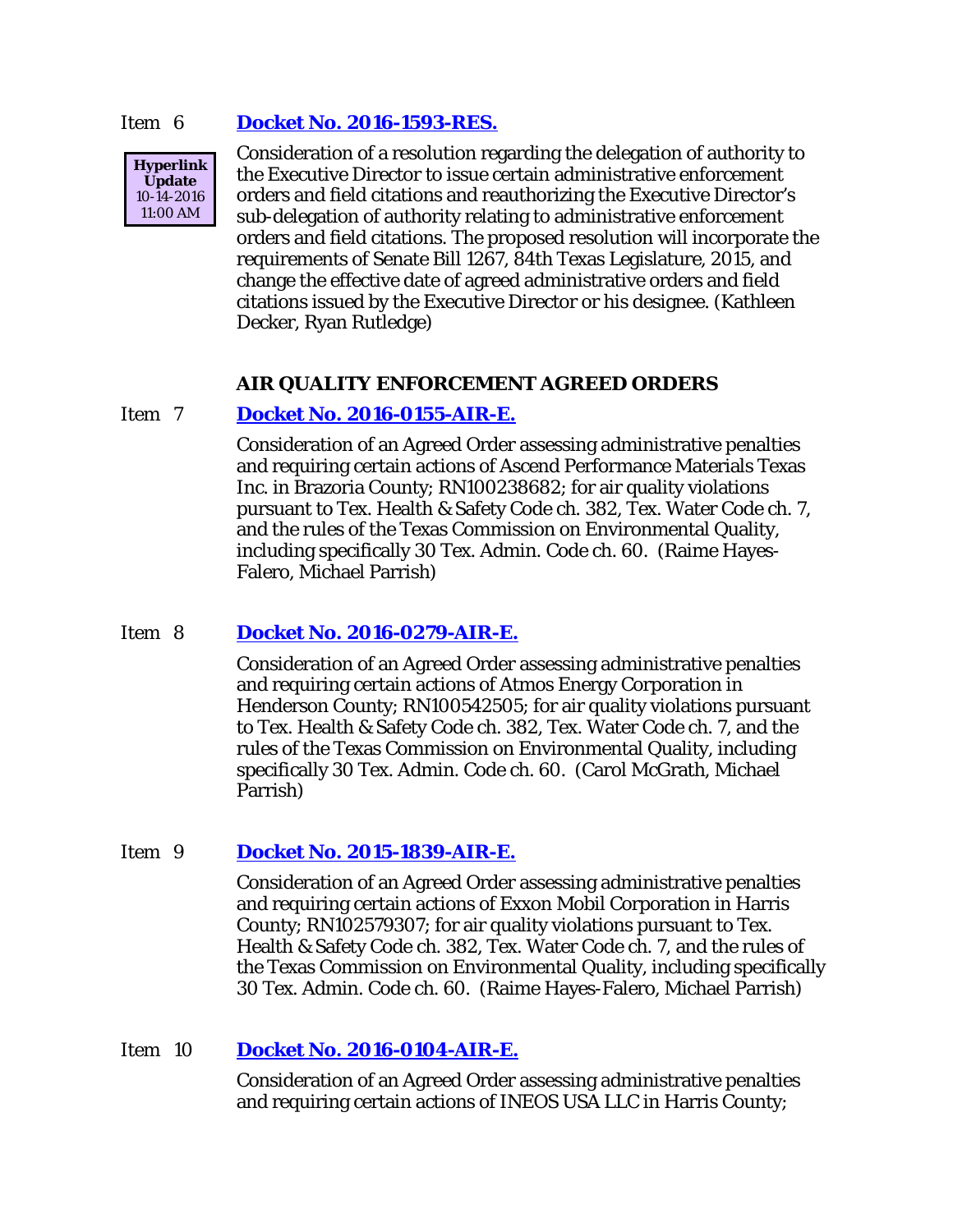RN100229905; for air quality violations pursuant to Tex. Health & Safety Code ch. 382, Tex. Water Code ch. 7, and the rules of the Texas Commission on Environmental Quality, including specifically 30 Tex. Admin. Code ch. 60. (David Carney, Michael Parrish)

### Item 11 **[Docket No. 2015-1784-AIR-E.](http://www.tceq.texas.gov/assets/public/comm_exec/agendas/comm/backup/Agendas/2016/10-19-2016/1784AIR.pdf)**

Consideration of an Agreed Order assessing administrative penalties and requiring certain actions of Sheridan Production Company, LLC in Glasscock County; RN106335680; for air quality violations pursuant to Tex. Health & Safety Code ch. 382, Tex. Water Code ch. 7, and the rules of the Texas Commission on Environmental Quality, including specifically 30 Tex. Admin. Code ch. 60. (Shelby Orme, Michael Parrish)

### Item 12 **[Docket No. 2016-0052-AIR-E.](http://www.tceq.texas.gov/assets/public/comm_exec/agendas/comm/backup/Agendas/2016/10-19-2016/0052AIR.pdf)**

Consideration of an Agreed Order assessing administrative penalties and requiring certain actions of The Premcor Refining Group Inc. in Jefferson County; RN102584026; for air quality violations pursuant to Tex. Health & Safety Code ch. 382, Tex. Water Code ch. 7, and the rules of the Texas Commission on Environmental Quality, including specifically 30 Tex. Admin. Code ch. 60. (Raime Hayes-Falero, Michael Parrish)

#### **EDWARDS AQUIFER ENFORCEMENT AGREED ORDER**

#### Item 13 **[Docket No. 2014-1655-EAQ-E.](http://www.tceq.texas.gov/assets/public/comm_exec/agendas/comm/backup/Agendas/2016/10-19-2016/1655EAQ.pdf)**

Consideration of an Agreed Order assessing administrative penalties and requiring certain actions of INDUSTRIAL ASPHALT, LLC in Hays County; RN103140695; for Edwards Aquifer violations pursuant to Tex. Water Code chs. 7 and 26 and the rules of the Texas Commission on Environmental Quality, including specifically 30 Tex. Admin. Code ch. 60. (Had Darling, Michael Parrish)

#### **INDUSTRIAL AND/OR HAZARDOUS WASTE ENFORCEMENT AGREED ORDER**

#### Item 14 **[Docket No. 2014-1509-IHW-E.](http://www.tceq.texas.gov/assets/public/comm_exec/agendas/comm/backup/Agendas/2016/10-19-2016/1509IHW.pdf)**

Consideration of an Agreed Order assessing administrative penalties against RED'S INDOOR RANGE NORTH, INC. in Travis County; RN107212557; for industrial and hazardous waste violations pursuant to Tex. Health & Safety Code ch. 361, Tex. Water Code ch. 7, and the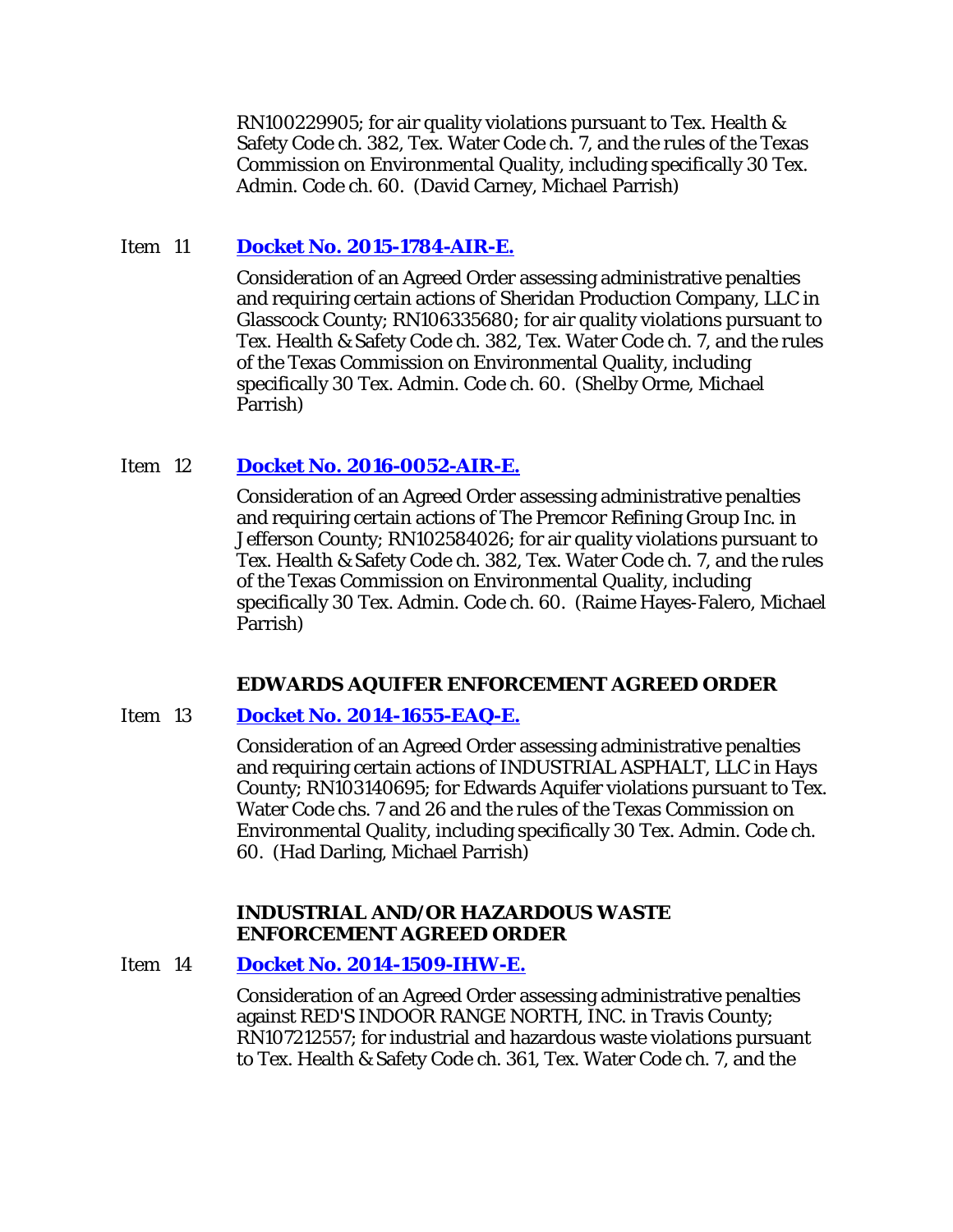rules of the Texas Commission on Environmental Quality, including specifically 30 Tex. Admin. Code ch. 60. (Keith Frank, Michael Parrish)

### **INDUSTRIAL WASTE DISCHARGE ENFORCEMENT AGREED ORDER**

### Item 15 **[Docket No. 2015-0338-IWD-E.](http://www.tceq.texas.gov/assets/public/comm_exec/agendas/comm/backup/Agendas/2016/10-19-2016/0338IWD.pdf)**

Consideration of an Agreed Order assessing administrative penalties against Pahuja Orange, LLC aka Alloy Polymers Orange, LLC in Orange County; RN100590207; for water quality violations pursuant to Tex. Water Code chs. 7 and 26 and the rules of the Texas Commission on Environmental Quality, including specifically 30 Tex. Admin. Code ch. 60. (James Boyle, Michael Parrish)

### **MULTI-MEDIA MATTER ENFORCEMENT AGREED ORDERS**

### Item 16 **[Docket No. 2014-0840-MLM-E.](http://www.tceq.texas.gov/assets/public/comm_exec/agendas/comm/backup/Agendas/2016/10-19-2016/0840MLM.pdf)**

Consideration of an Agreed Order assessing administrative penalties and requiring certain actions of Cathy Ward dba Town & Country Septic in Colorado County; RN107147621; for municipal solid waste and water quality violations pursuant to Tex. Health & Safety Code ch. 361, Tex. Water Code chs. 7 and 26, and the rules of the Texas Commission on Environmental Quality, including specifically 30 Tex. Admin. Code ch. 60. (Larry Butler, Michael Parrish)

### Item 17 **[Docket No. 2015-1587-MLM-E.](http://www.tceq.texas.gov/assets/public/comm_exec/agendas/comm/backup/Agendas/2016/10-19-2016/1587MLM.pdf)**

Consideration of an Agreed Order assessing administrative penalties and requiring certain actions of Green Ground LLC and Chris Panagopoulos in Tarrant County; RN106529118; for air quality, municipal solid waste, and used oil violations pursuant to Tex. Health & Safety Code chs. 361, 371, and 382, Tex. Water Code ch. 7, and the rules of the Texas Commission on Environmental Quality, including specifically 30 Tex. Admin. Code ch. 60. (Abigail Lindsey, Michael Parrish)

### Item 18 **[Docket No. 2015-1527-MLM-E.](http://www.tceq.texas.gov/assets/public/comm_exec/agendas/comm/backup/Agendas/2016/10-19-2016/1527MLM.pdf)**

Consideration of an Agreed Order assessing administrative penalties and requiring certain actions of HILL STONE COMPANY in Williamson County; RN108719618; for aggregate production operation, Edwards Aquifer, and water quality violations pursuant to Tex. Water Code chs. 7, 26, and 28A and the rules of the Texas Commission on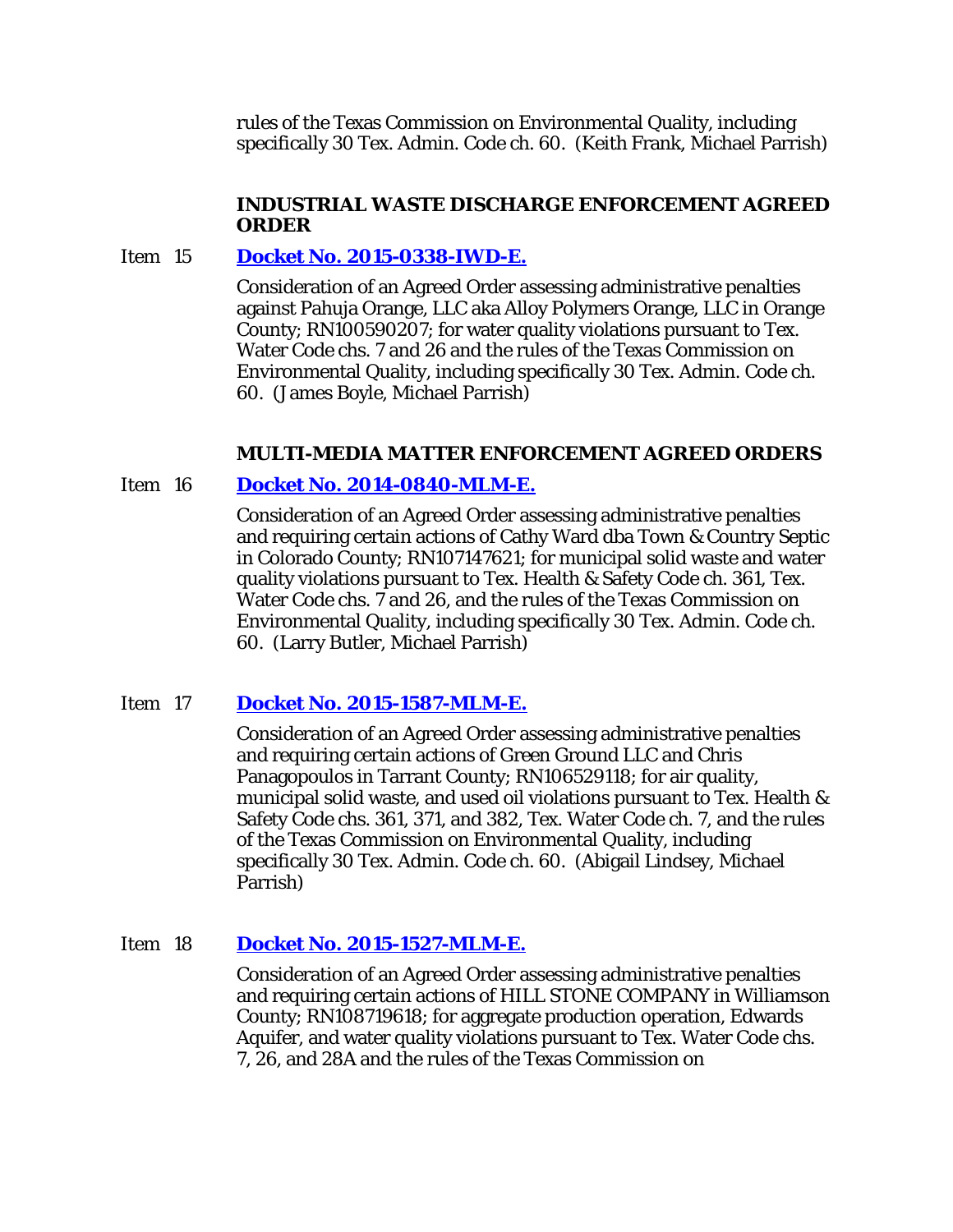Environmental Quality, including specifically 30 Tex. Admin. Code ch. 60. (Austin Henck, Michael Parrish)

# Item 19 **[Docket No. 2016-0096-MLM-E.](http://www.tceq.texas.gov/assets/public/comm_exec/agendas/comm/backup/Agendas/2016/10-19-2016/0096MLM.pdf)**

Consideration of an Agreed Order assessing administrative penalties and requiring certain actions of Martin Operating Partnership L.P. in Jefferson County; RN102605136; for industrial and hazardous waste and water quality violations pursuant to Tex. Health & Safety Code ch. 361, Tex. Water Code chs. 7 and 26, and the rules of the Texas Commission on Environmental Quality, including specifically 30 Tex. Admin. Code ch. 60. (Larry Butler, Michael Parrish)

#### **MUNICIPAL SOLID WASTE ENFORCEMENT AGREED ORDER**

### Item 20 **[Docket No. 2015-0196-MSW-E.](http://www.tceq.texas.gov/assets/public/comm_exec/agendas/comm/backup/Agendas/2016/10-19-2016/0196MSW.pdf)**

Consideration of an Agreed Order assessing administrative penalties and requiring certain actions of Juan Ortiz dba El Valle Foreign & Domestic Parts in Cameron County; RN104470463; for municipal solid waste and used oil violations pursuant to Tex. Health & Safety Code chs. 361 and 371, Tex. Water Code ch. 7, and the rules of the Texas Commission on Environmental Quality, including specifically 30 Tex. Admin. Code ch. 60. (Tiffany Maurer, Michael Parrish)

#### **MUNICIPAL WASTE DISCHARGE ENFORCEMENT AGREED ORDERS**

### Item 21 **[Docket No. 2013-1357-MWD-E.](http://www.tceq.texas.gov/assets/public/comm_exec/agendas/comm/backup/Agendas/2016/10-19-2016/1357MWD.pdf)**

Consideration of an Agreed Order assessing administrative penalties and requiring certain actions of Brandywine Acquisition Partners LP in Travis County; RN100815232; for water quality violations pursuant to Tex. Water Code chs. 7 and 26 and the rules of the Texas Commission on Environmental Quality, including specifically 30 Tex. Admin. Code ch. 60. (Cheryl Thompson, Michael Parrish)

### Item 22 **[Docket No. 2014-0324-MWD-E.](http://www.tceq.texas.gov/assets/public/comm_exec/agendas/comm/backup/Agendas/2016/10-19-2016/0324MWD.pdf)**

Consideration of an Agreed Order assessing administrative penalties and requiring certain actions of the City of Carrizo Springs in Dimmit County; RN101721124; for water quality violations pursuant to Tex. Water Code chs. 7 and 26 and the rules of the Texas Commission on Environmental Quality, including specifically 30 Tex. Admin. Code ch. 60. (Austin Henck, Michael Parrish)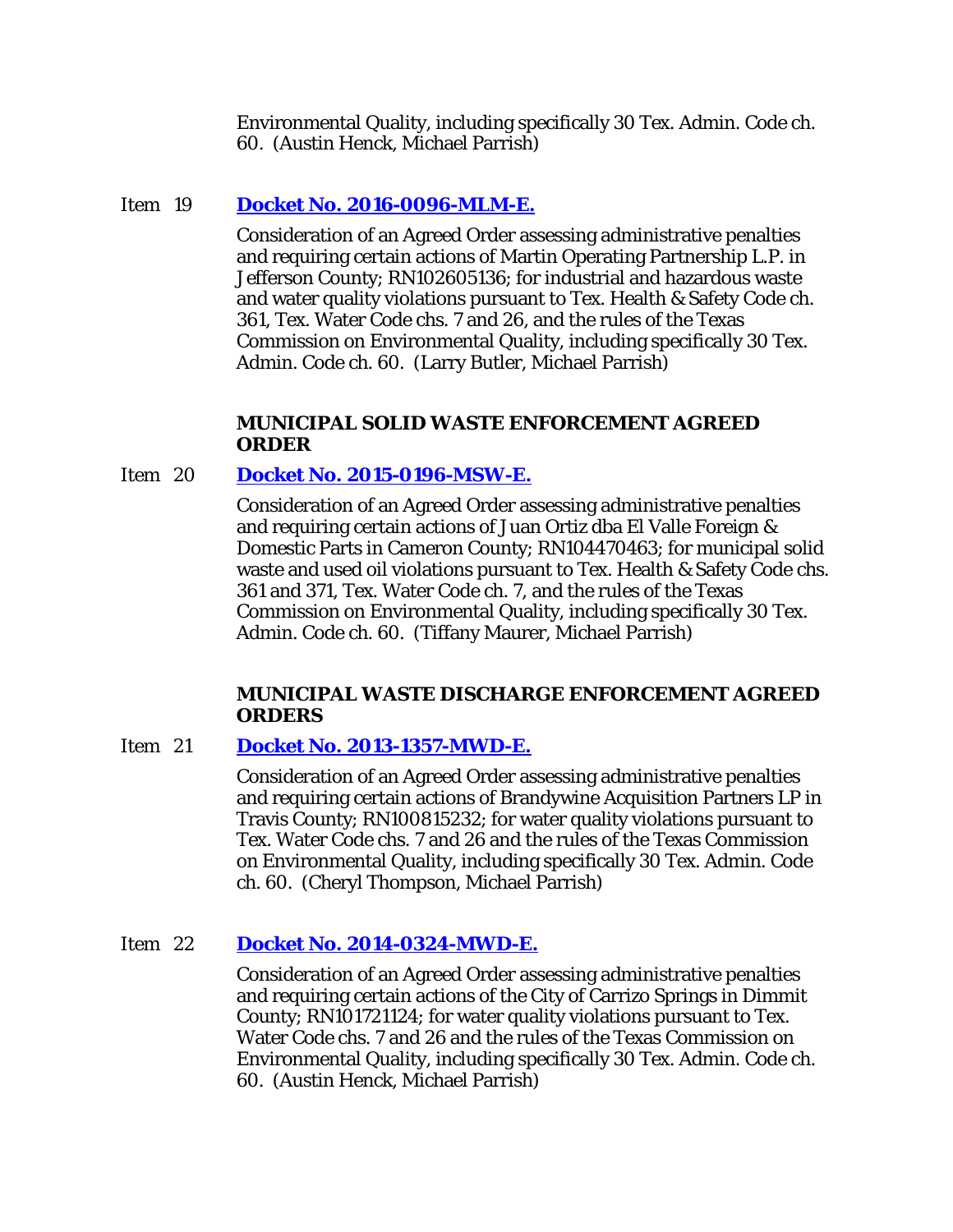### Item 23 **[Docket No. 2016-0230-MWD-E.](http://www.tceq.texas.gov/assets/public/comm_exec/agendas/comm/backup/Agendas/2016/10-19-2016/0230MWD.pdf)**

Consideration of an Agreed Order assessing administrative penalties and requiring certain actions of the City of Los Fresnos in Cameron County; RN102184207; for water quality violations pursuant to Tex. Water Code chs. 7 and 26 and the rules of the Texas Commission on Environmental Quality, including specifically 30 Tex. Admin. Code ch. 60. (Claudia Corrales, Michael Parrish)

## Item 24 **[Docket No. 2016-0125-MWD-E.](http://www.tceq.texas.gov/assets/public/comm_exec/agendas/comm/backup/Agendas/2016/10-19-2016/0125MWD.pdf)**



Consideration of an Agreed Order assessing administrative penalties and requiring certain actions of DUCO, Inc. in Harris County; RN102183647; for water quality violations pursuant to Tex. Water Code chs. 7 and 26 and the rules of the Texas Commission on Environmental Quality, including specifically 30 Tex. Admin. Code ch. 60. (Melissa Castro, Michael Parrish)

# Item 25 **[Docket No. 2014-0081-MWD-E.](http://www.tceq.texas.gov/assets/public/comm_exec/agendas/comm/backup/Agendas/2016/10-19-2016/0081MWD.pdf)**

Consideration of an Agreed Order assessing administrative penalties and requiring certain actions of Midfield Water Supply Corporation in Matagorda County; RN102095023; for water quality violations pursuant to Tex. Water Code chs. 7 and 26 and the rules of the Texas Commission on Environmental Quality, including specifically 30 Tex. Admin. Code ch. 60. (James Boyle, Michael Parrish)

### Item 26 **[Docket No. 2015-1307-MWD-E.](http://www.tceq.texas.gov/assets/public/comm_exec/agendas/comm/backup/Agendas/2016/10-19-2016/1307MWD.pdf)**

Consideration of an Agreed Order assessing administrative penalties and requiring certain actions of San Leon Municipal Utility District in Galveston County; RN102076676; for water quality violations pursuant to Tex. Water Code chs. 7 and 26 and the rules of the Texas Commission on Environmental Quality, including specifically 30 Tex. Admin. Code ch. 60. (James Boyle, Michael Parrish)

### **PETROLEUM STORAGE TANK ENFORCEMENT AGREED ORDERS**

### Item 27 **[Docket No. 2016-0192-PST-E.](http://www.tceq.texas.gov/assets/public/comm_exec/agendas/comm/backup/Agendas/2016/10-19-2016/0192PST.pdf)**

Consideration of an Agreed Order assessing administrative penalties and requiring certain actions of the City of Roma in Starr County; RN102008737; for petroleum storage tank violations pursuant to Tex. Water Code chs. 7 and 26 and the rules of the Texas Commission on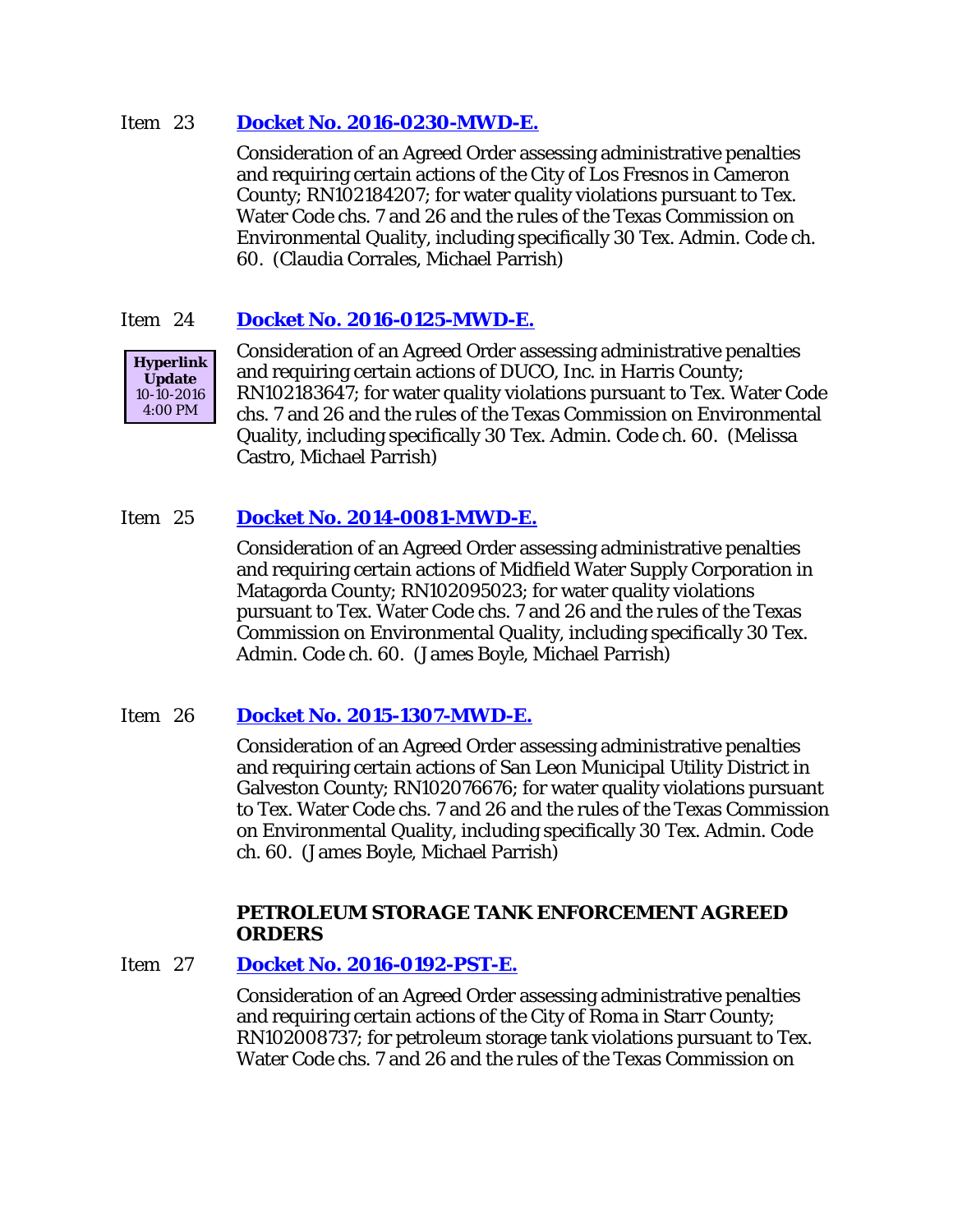Environmental Quality, including specifically 30 Tex. Admin. Code ch. 60. (Rebecca Boyett, Michael Parrish)

### Item 28 **[Docket No. 2015-1800-PST-E.](http://www.tceq.texas.gov/assets/public/comm_exec/agendas/comm/backup/Agendas/2016/10-19-2016/1800PST.pdf)**

Consideration of an Agreed Order assessing administrative penalties and requiring certain actions of DEWEYVILLE OIL COMPANY dba Speedy Express 2 in Jefferson County; RN102382058; for petroleum storage tank violations pursuant to Tex. Water Code chs. 7 and 26 and the rules of the Texas Commission on Environmental Quality, including specifically 30 Tex. Admin. Code ch. 60. (Jonathan Nguyen, Michael Parrish)

#### Item 29 **[Docket No. 2015-1828-PST-E.](http://www.tceq.texas.gov/assets/public/comm_exec/agendas/comm/backup/Agendas/2016/10-19-2016/1828PST.pdf)**

Consideration of an Agreed Order assessing administrative penalties against Far East Partners, Inc. dba Watts Grocery in Denton County; RN102258209; for petroleum storage tank violations pursuant to Tex. Water Code chs. 7 and 26 and the rules of the Texas Commission on Environmental Quality, including specifically 30 Tex. Admin. Code ch. 60. (John Fennell, Michael Parrish)

### Item 30 **[Docket No. 2015-1479-PST-E.](http://www.tceq.texas.gov/assets/public/comm_exec/agendas/comm/backup/Agendas/2016/10-19-2016/1479PST.pdf)**

Consideration of an Agreed Order assessing administrative penalties and requiring certain actions of VM and AM Holdings Inc dba Otto's 14 in Harrison County; RN101823284; for petroleum storage tank violations pursuant to Tex. Water Code chs. 7 and 26 and the rules of the Texas Commission on Environmental Quality, including specifically 30 Tex. Admin. Code ch. 60. (John Fennell, Michael Parrish)

#### Item 31 **[Docket No. 2016-0108-PST-E.](http://www.tceq.texas.gov/assets/public/comm_exec/agendas/comm/backup/Agendas/2016/10-19-2016/0108PST.pdf)**

Consideration of an Agreed Order assessing administrative penalties against Wal-Mart Stores Texas, LLC dba Walmart Neighborhood Market 3043 in Tarrant County; RN107338931; for petroleum storage tank violations pursuant to Tex. Water Code chs. 7 and 26 and the rules of the Texas Commission on Environmental Quality, including specifically 30 Tex. Admin. Code ch. 60. (Margarita Dennis, Michael Parrish)

### Item 32 **[Docket No. 2016-0614-PST-E.](http://www.tceq.texas.gov/assets/public/comm_exec/agendas/comm/backup/Agendas/2016/10-19-2016/0614PST.pdf)**

Consideration of an Agreed Order assessing administrative penalties and requiring certain actions of Willard G. Witt dba John Witt Butane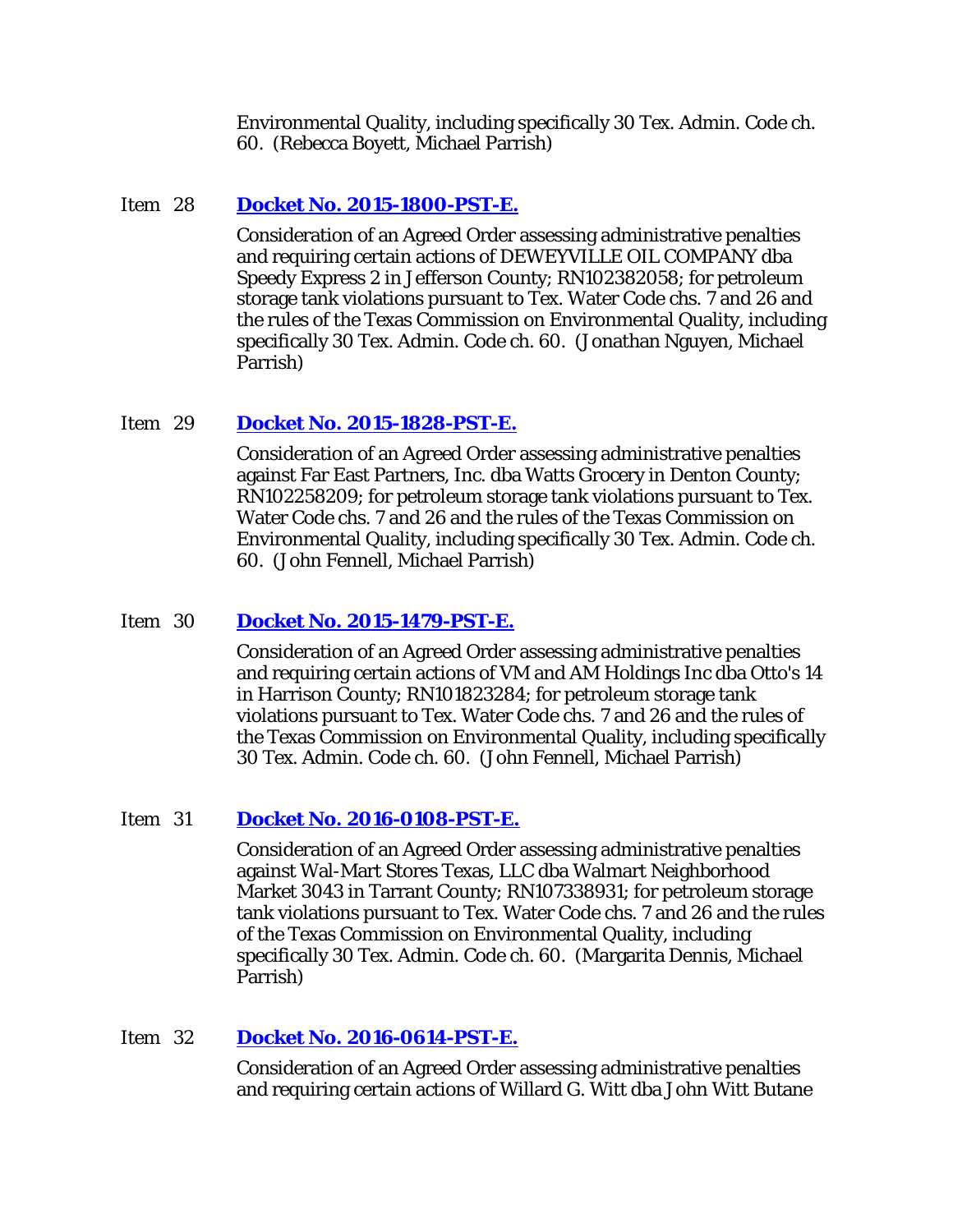Gas in Lynn County; RN102893153; for petroleum storage tank violations pursuant to Tex. Water Code chs. 7 and 26 and the rules of the Texas Commission on Environmental Quality, including specifically 30 Tex. Admin. Code ch. 60. (Rebecca Boyett, Michael Parrish)

# **PETROLEUM STORAGE TANK ENFORCEMENT DEFAULT ORDER**

#### Item 33 **[Docket No. 2016-0094-PST-E.](http://www.tceq.texas.gov/assets/public/comm_exec/agendas/comm/backup/Agendas/2016/10-19-2016/0094PST.pdf)**

Consideration of a Default Order assessing administrative penalties against and requiring certain actions of Dry Creek Shell LLC in Travis County; RN102399383; for petroleum storage tank violations pursuant to Tex. Water Code chs. 7 and 26, Tex. Health & Safety Code ch. 382, and the rules of the Texas Commission on Environmental Quality. (Isaac Ta, Ryan Rutledge)

### **PETROLEUM STORAGE TANK ENFORCEMENT DEFAULT AND SHUTDOWN ORDER**

### Item 34 **[Docket No. 2015-1464-PST-E.](http://www.tceq.texas.gov/assets/public/comm_exec/agendas/comm/backup/Agendas/2016/10-19-2016/1464PST.pdf)**

Consideration of a Default and Shutdown Order assessing administrative penalties against and requiring certain actions of CHAKLASHIA ENTERPRISES, INC. d/b/a Sunmart 290 in Harris County; RN102059623; for petroleum storage tank violations pursuant to Tex. Water Code chs. 7 and 26 and the rules of the Texas Commission on Environmental Quality, including specifically 30 Tex. Admin. Code ch. 60. (Amanda Patel, Ryan Rutledge)

#### **PUBLIC WATER SYSTEM ENFORCEMENT AGREED ORDERS**

### Item 35 **[Docket No. 2016-0148-PWS-E.](http://www.tceq.texas.gov/assets/public/comm_exec/agendas/comm/backup/Agendas/2016/10-19-2016/0148PWS.pdf)**

Consideration of an Agreed Order assessing administrative penalties and requiring certain actions of LAKE PALO PINTO AREA WATER SUPPLY CORPORATION in Palo Pinto County; RN101456911; for public drinking water violations pursuant to Tex. Health & Safety Code ch. 341 and the rules of the Texas Commission on Environmental Quality. (Steven Van Landingham, Michael Parrish)

### Item 36 **[Docket No. 2015-1552-PWS-E.](http://www.tceq.texas.gov/assets/public/comm_exec/agendas/comm/backup/Agendas/2016/10-19-2016/1552PWS.pdf)**

Consideration of an Agreed Order assessing administrative penalties and requiring certain actions of LAKESHORE UTILITY COMPANY in Henderson County; RN102676970; for public drinking water violations pursuant to Tex. Health & Safety Code ch. 341 and the rules of the Texas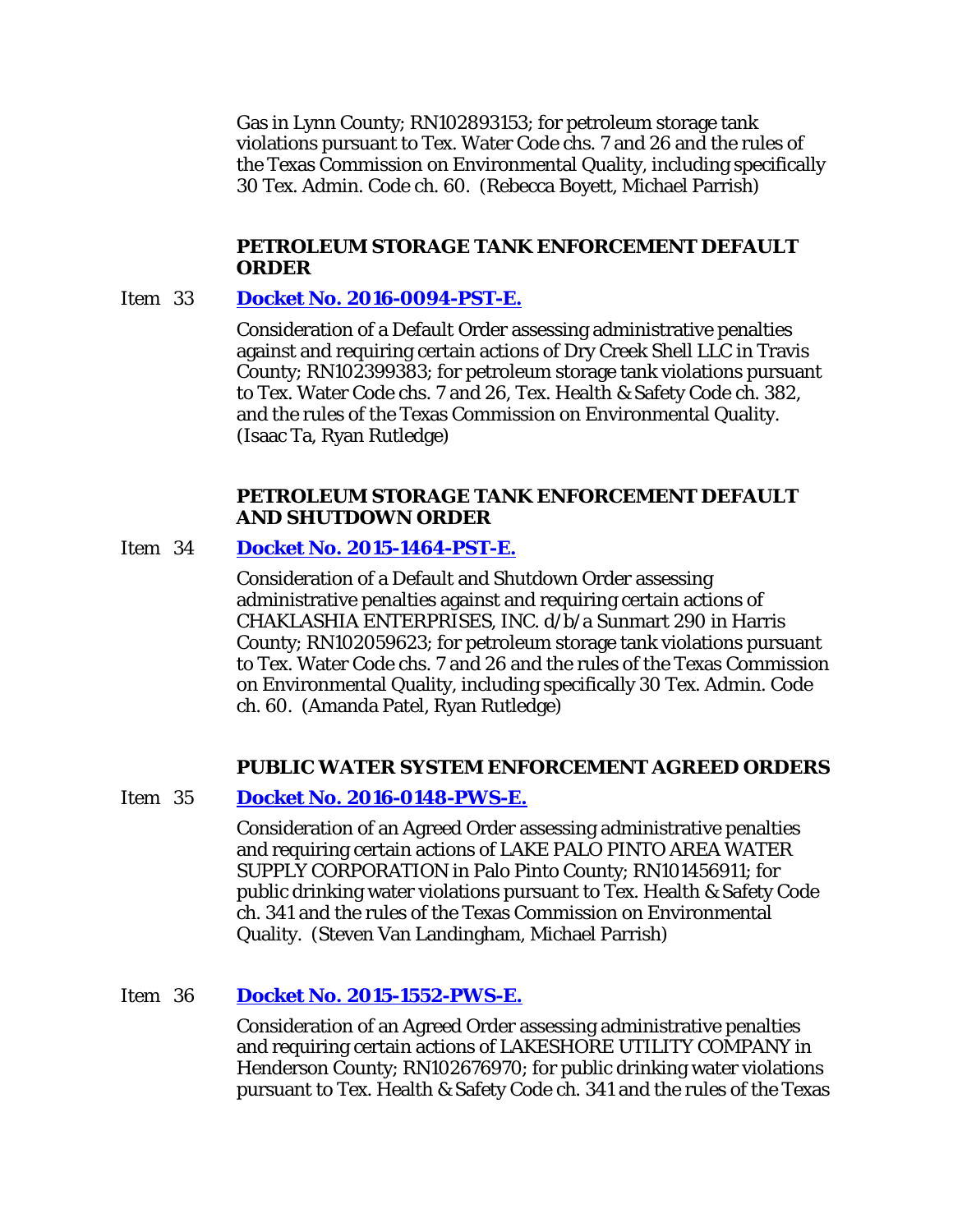Commission on Environmental Quality. (Michaelle Garza, Michael Parrish)

### Item 37 **[Docket No. 2016-0259-PWS-E.](http://www.tceq.texas.gov/assets/public/comm_exec/agendas/comm/backup/Agendas/2016/10-19-2016/0259PWS.pdf)**

Consideration of an Agreed Order assessing administrative penalties and requiring certain actions of VISTA VERDE WATER SYSTEMS, INC. in Montgomery County; RN101651925; for public drinking water violations pursuant to Tex. Health & Safety Code ch. 341, Tex. Water Code ch. 5, and the rules of the Texas Commission on Environmental Quality. (Yuliya Dunaway, Michael Parrish)

#### **MONTHLY ENFORCEMENT REPORT**

Item 38 **[Docket No. 2016-1639-MIS.](http://www.tceq.texas.gov/assets/public/comm_exec/agendas/comm/backup/Agendas/2016/10-19-2016/1639MIS.pdf)**

Consideration of the Texas Commission on Environmental Quality Monthly Enforcement Report, submitted for discussion in accordance with Texas Water Code § 7.003. (Bryan Sinclair and Melissa Cordell)

#### **RULE MATTERS**

#### Item 39 **[Docket No. 2016-0292-RUL.](http://www.tceq.texas.gov/assets/public/comm_exec/agendas/comm/backup/Agendas/2016/10-19-2016/0292RUL.pdf)**

Consideration of the adoption of amended Section 7.102 of 30 TAC Chapter 7, Memoranda of Understanding. The adopted Memoranda of Understanding (MOU) rulemaking is a coordination between the Texas Commission on Environmental Quality and the Texas State Soil and Water Conservation Board that adopts by reference updates and procedures for coordinating the jurisdictional authority, program responsibilities, procedural mechanisms for point and nonpoint source pollution programs, and incorporates applicable conditions of the Letter of Agreement into the MOU. The proposed rule was published in the June 10, 2016, issue of the *Texas Register* (41 TexReg 4157). (Kerry Niemann, Robert Brush) (Rule Project No. 2016-020-007-OW)

#### Item 40 **[Docket No. 2015-1015-RUL.](http://www.tceq.texas.gov/assets/public/comm_exec/agendas/comm/backup/Agendas/2016/10-19-2016/1015RUL.pdf)**

Consideration of the adoption of new Sections 39.901 - 39.903 of 30 TAC Chapter 39, Public Notice; new Sections 295.300 - 295.306 of 30 TAC Chapter 295, Water Rights, Procedural; new Sections 297.200 - 297.210 of 30 TAC Chapter 297, Water Rights, Substantive; and, new Sections 318.1 - 318.9, 318.21 - 318.30, 318.40 - 318.43, 318.60, and 318.61 of 30 TAC Chapter 318, Marine Seawater Desalination Discharges. The adoption would implement House Bill (HB) 2031 from the 84th Texas Legislature, 2015, Regular Session, relating to the diversion, treatment, and use of marine seawater and the discharge of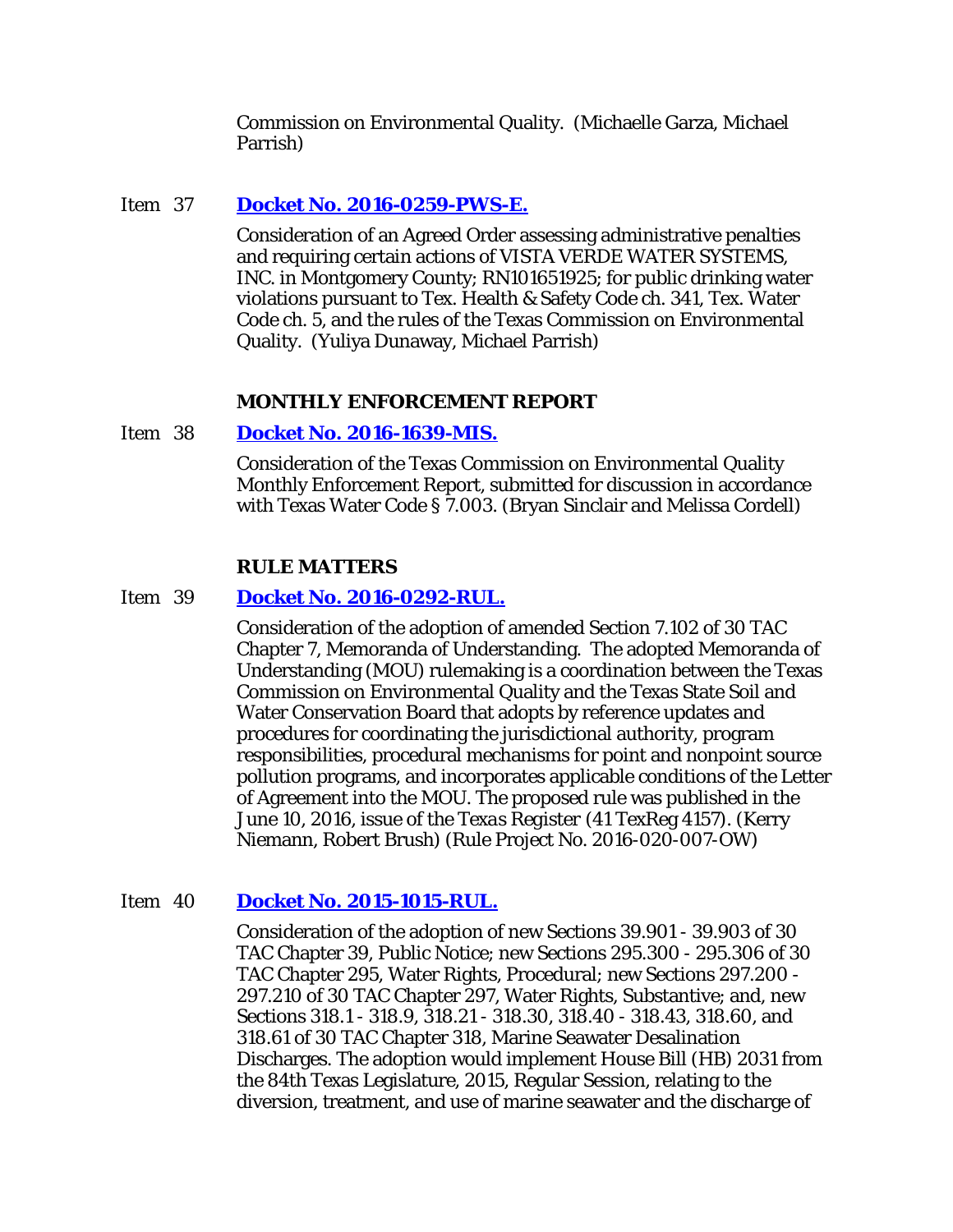treated marine seawater and waste resulting from the desalination of marine seawater and HB 4097 from the 84th Texas Legislature, 2015, Regular Session, relating to seawater desalination projects. The proposed rules were published in the May 27, 2016, issue of the *Texas Register* (41 TexReg 3839). (Kathy Ramirez, Michael Parr) (Rule Project No. 2015-029-295-OW)

#### **STATE IMPLEMENTATION PLAN**

#### Item 41 **[Docket No. 2015-1651-SIP.](http://www.tceq.texas.gov/assets/public/comm_exec/agendas/comm/backup/Agendas/2016/10-19-2016/1651SIP.pdf)**

Consideration of the adoption of the Collin County Redesignation Request and Maintenance Plan State Implementation Plan (SIP) Revision for the 2008 Lead National Ambient Air Quality Standard (NAAQS). The adoption would request that the United States Environmental Protection Agency redesignate the Collin County area to attainment for the 2008 lead NAAQS and provide a maintenance plan that will ensure the area remains in attainment of the NAAQS through 2028. (Brian Foster, Amy Browning) (Non-Rule Project No. 2016-003- SIP-NR)

# **EXECUTIVE MEETING**

#### Item 42 **Docket No. 2016-0001-EXE.**

The Commission will conduct a closed meeting to deliberate the appointment, employment, evaluation, reassignment, duties, discipline, or dismissal of the Commission's Executive Director and General Counsel, as permitted by Section 551.074 of the Texas Open Meetings Act, Chapter 551 of the Government Code. The Commission may also meet in open meeting to take action on this matter as required by Section 551.102 of the Texas Open Meetings Act, Chapter 551 of the Government Code.

#### Item 43 **Docket No. 2016-0002-EXE.**

The Commission will conduct a closed meeting to receive legal advice and will discuss pending or contemplated litigation, settlement offers, and/or the appointment, employment, evaluation, reassignment, duties, discipline or dismissal of specific Commission employees, as permitted by Sections 551.071 and 551.074, the Open Meetings Act, codified as Chapter 551 of the Government Code. The Commission may also meet in open meeting to take action on legal or personnel matters considered in the closed meeting as required by Section 551.102 of the Texas Open Meetings Act, Chapter 551 of the Government Code.